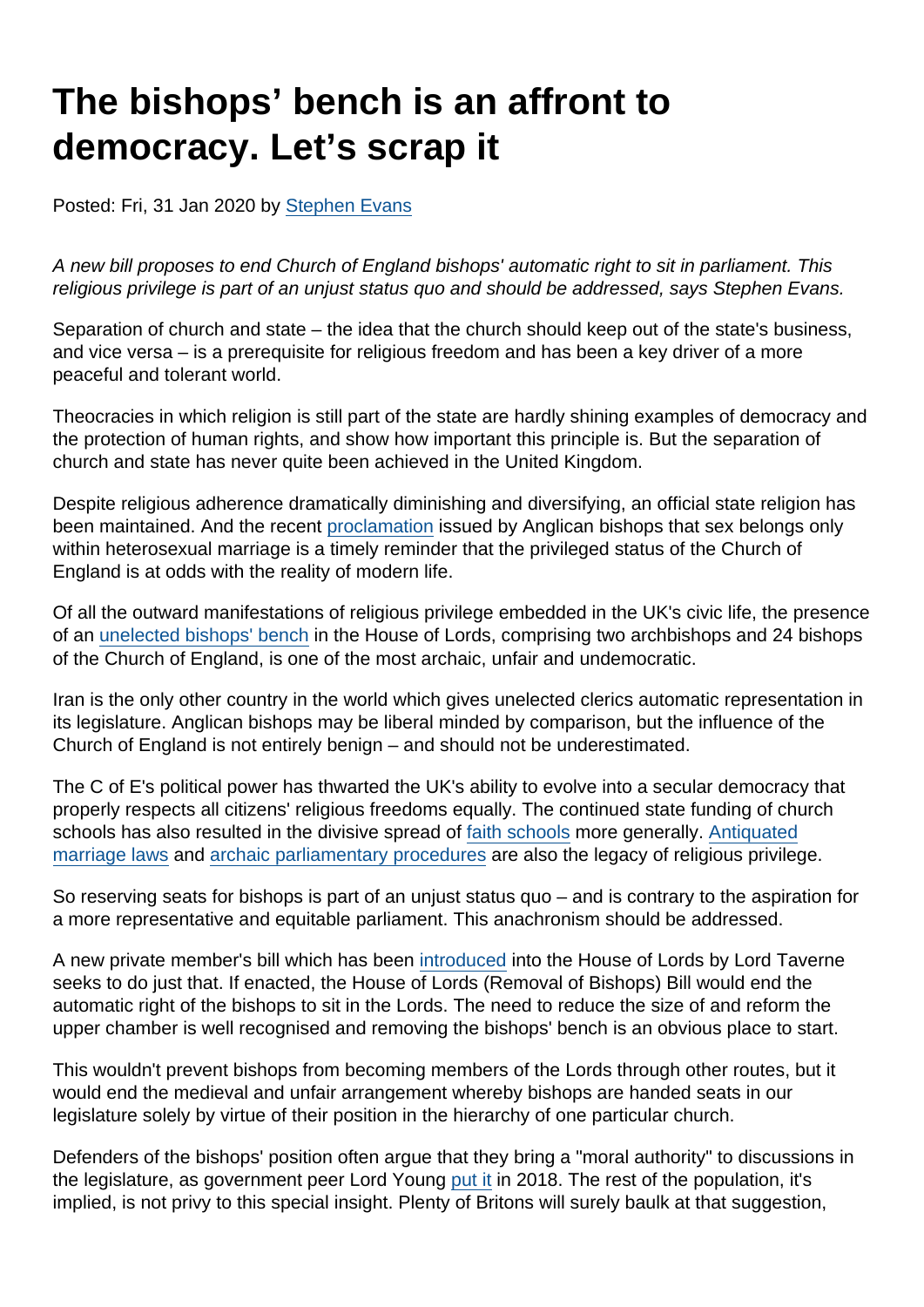particularly in light of continuing revelations over the role of the church's hierarchy in covering up child abuse. And is a church which denies equality to gay people in a position to lecture the rest of us on morality?

There will, inevitably, be those who argue that rather than removing the bishops' bench, we should make room for other religious leaders – and extend the privilege to minority faith groups. The government's own 'minister for faith' made such a [suggestion](https://www.thetimes.co.uk/edition/news/call-for-nonchristian-faith-leaders-to-sit-in-lords-6ff3t2nxx) last year. But a multi-faith approach is at odds with the increasing religious indifference in our society. It would further fuel the kind of identity politics and tribalism which are corroding our democracy. It is also unworkable. Extending privileged political representation to other faiths is neither sustainable nor appropriate and should not be countenanced.

At first reading stage, a private members' bill is usually introduced without objection, but when Lord Taverne announced his bill this week, many peers vocalised their dissatisfaction. This isn't surprising. Sittings both the House of Commons and the House of Lords begin with Anglican prayers and it is custom that when a bishop stands up during debates, anyone speaking sits down and allows the bishop to speak. No one else enjoys such primacy.

Such deference to religion has to end. And the British public agrees. Polling [suggests](https://www.thetimes.co.uk/edition/news/public-want-religion-kept-out-of-politics-t3rk055cx) that 62% of British people think no religious clerics should have an automatic right to seats in the Lords. Just eight per cent think bishops should retain their seats.

If enacted, Lord Taverne's bill would make the House of Lords more democratic and more reflective of the population of the United Kingdom in the 21st century. Ending the bishops' right to seats in parliament is a tangible step towards a secular state where no one is disadvantaged, nor privileged, because of their beliefs. And that's what we should be aiming for.

#### Stephen Evans

Stephen is the CEO of the National Secular Society. You can follow him on Twitter [@stephenmevans1.](https://twitter.com/stephenmevans1?lang=en-gb) The views expressed in our blogs are those of the author and may not represent the views of the NSS.

### Write to your MP: Scrap the bishops' bench

Help us raise awareness of this by writing to your MP and call on them to support our campaign to scrap the bishops' bench

- [Write to your MP](https://www.secularism.org.uk/mp-letter-bishops-bench.html)
- [Share on What's App](whatsapp://send?text=http://www.secularism.org.uk/opinion/2020/01/the-bishops-bench-is-an-affront-to-democracy-lets-scrap-it?format=pdf)
- [Share on Facebook](https://www.facebook.com/sharer/sharer.php?u=http://www.secularism.org.uk/opinion/2020/01/the-bishops-bench-is-an-affront-to-democracy-lets-scrap-it?format=pdf&t=The+bishops’+bench+is+an+affront+to+democracy.+Let’s+scrap+it)
- [Share on Twitter](https://twitter.com/intent/tweet?url=http://www.secularism.org.uk/opinion/2020/01/the-bishops-bench-is-an-affront-to-democracy-lets-scrap-it?format=pdf&text=The+bishops’+bench+is+an+affront+to+democracy.+Let’s+scrap+it&via=NatSecSoc)
- [Share on Email](https://www.secularism.org.uk/share.html?url=http://www.secularism.org.uk/opinion/2020/01/the-bishops-bench-is-an-affront-to-democracy-lets-scrap-it?format=pdf&title=The+bishops’+bench+is+an+affront+to+democracy.+Let’s+scrap+it)
- [Subscribe to RSS Feed](/mnt/web-data/www/cp-nss/feeds/rss/news)

Tags: [Bishops' bench](https://www.secularism.org.uk/opinion/tags/Bishops), [Church & State](https://www.secularism.org.uk/opinion/tags/Church+&+State), [Church of England](https://www.secularism.org.uk/opinion/tags/Church+of+England)